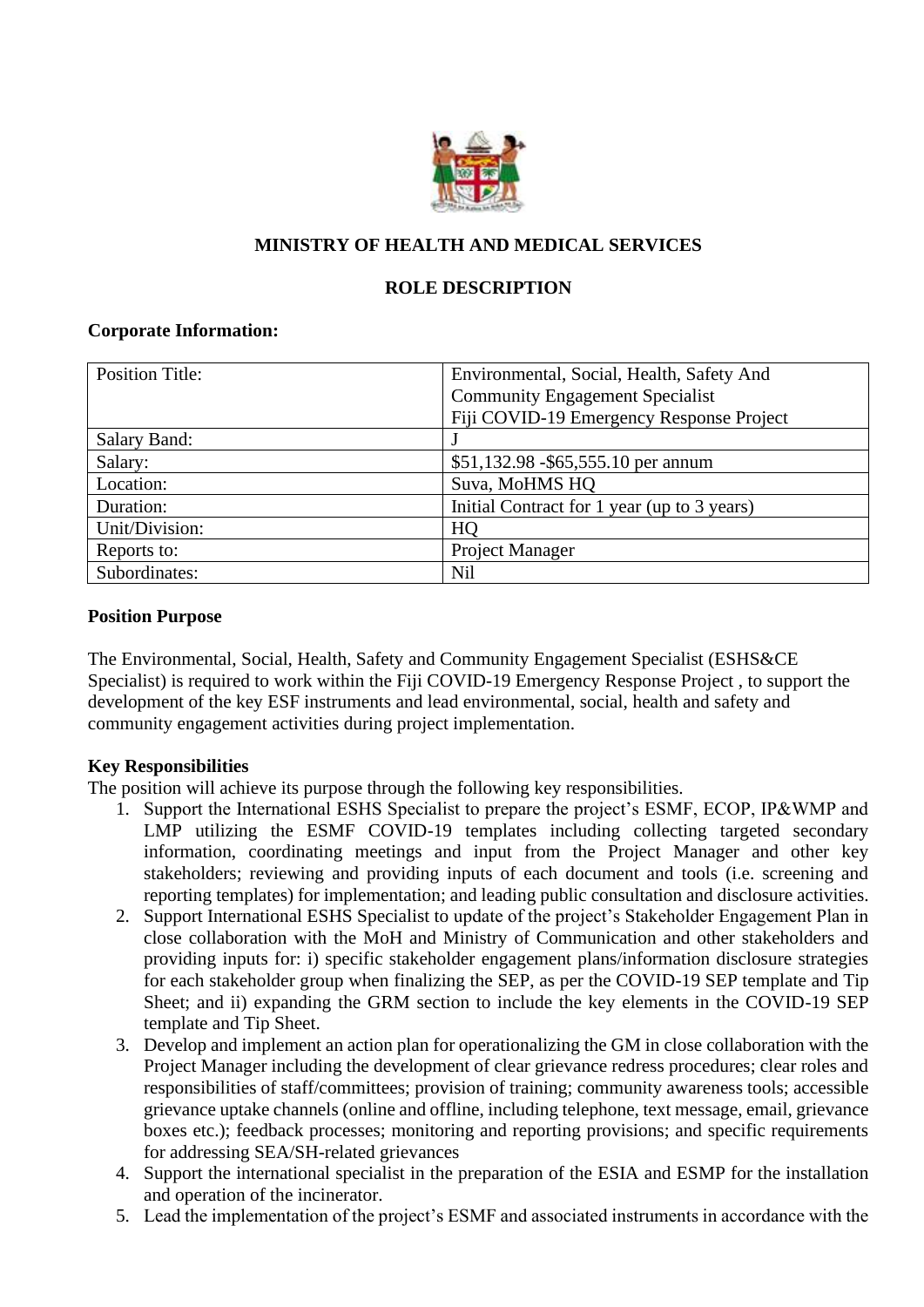World Bank ESF, project ESCP and GoF legal requirements including:

- a. Develop and deliver ESHS training for relevant stakeholders
- b. Environmental screening, preparation and disclosure of site-specific instruments, consultation and information dissemination activities with relevant stakeholders
- c. Site-based environmental, safety and social monitoring. Address non-compliances and develop and confirm the implementation of corrective actions. Assist with the implementation of project investment opportunities that would improve performance.
- d. Preparation of monthly and six-monthly monitoring reports on the environmental, social, health and safety (ESHS) performance of the Project
- e. Notification, reporting and management of incidents or accidents related to the Project which have, or are likely to have, a significant adverse effect on the environment, the affected communities, the public or workers.
- 6. Oversee the implementation of the project's Stakeholder Engagement Plan in close collaboration with the Project Risk Communication and Community Engagement team (likely comprised of members from the MoH and Ministry of Communications).
- 7. Coordinate the implementation of the project's GM ensuring timely resolution of project related grievances.
- 8. Participate in semi-annual Project Supervision missions, representing NDOH on environmental, safety and social aspects.
- 9. Conduct other ESHS and CE related activities as required by the Project Manager.

# **Key Performance Indicators**

Performance will be measured through the following indicators:

- 1. Inputs into the Environmental and Social Management Framework, Code of Environmental (and Social) Practice (CoEP), Infection Prevention and Waste Management Plan (IP&WMP), Labor Management Procedures (LMP) and updated Stakeholder Engagement Plan and Grievance Mechanism).
- 2. Action plan for the GM and completion of outputs as per this plan.
- 3. ESHS training package with relevant stakeholders
- 4. Activity/sub-project E&S screening and preparation of relevant instruments
- 5. Site-based E&S monitoring reports
- 6. 6-monthly monitoring reports and incident reports (as required)
- 7. Provide Project Manager regular updates on progress to the WB project

## **Person Specification**

In addition to Degree (with a major in a relevant discipline an environmental, social, public health, communications or related discipline or equivalent and/or relevant experience) the knowledge, experience, skills and abilities required to successfully undertake this role are the knowledge, Experience, Skills and Abilities required to successfully undertake this role:

## **Knowledge and Experience:**

- 1. Minimum of five years' experience managing projects at a regional or national level
- 2. Experience in similar projects in developing countries would an advantage.
- 3. Experience of working on projects funded by World Bank or other international development agencies would be an advantage.
- 4. A strong track record in ESHS assessment and management and in community consultation;
- 5. Sound knowledge of project management principles
- 6. Sound knowledge of business planning, resource management and quality improvement principles and practices